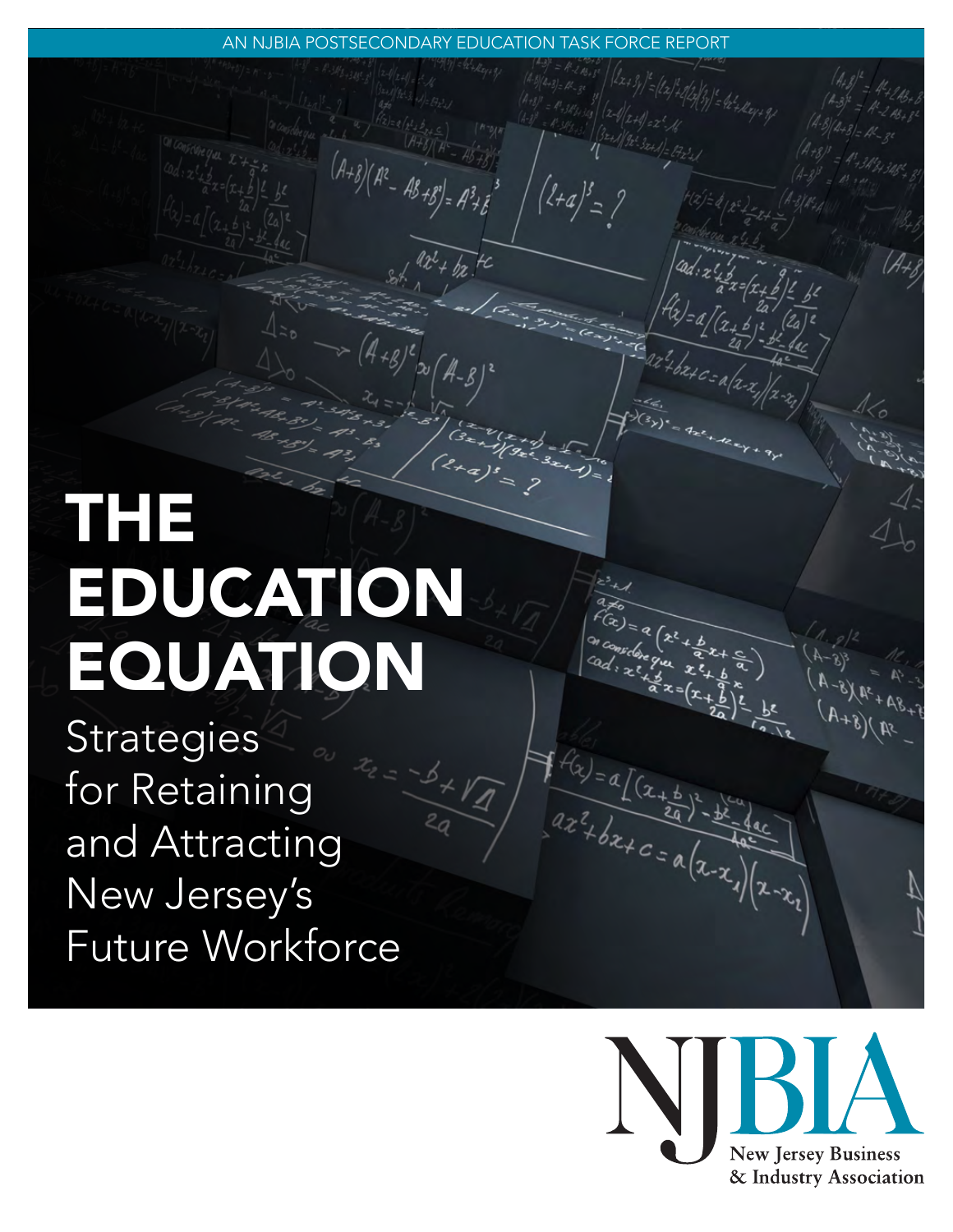## VBIA

### **THE EDUCATION EQUATION** STRATEGIES FOR RETAINING AND ATTRACTING NEW JERSEY'S FUTURE WORKFORCE

By Nicole M. Sandelier I [nsandelier@njbia.org](mailto:nsandelier@njbia.org)

The mission of the Postsecondary Education Task Force is to develop strategies to prepare New Jersey's future workforce, to build a dynamic brand for New Jersey higher education, and to build career readiness standards into all curriculum in K-16 education.

#### **BACKGROUND**

Last year, the nation's millennial generation surpassed baby boomers and became the largest of the five living generations. As reported by NJBIA in the February 2016 white paper *Outmigration by the Numbers: How do we Stop the Exodus?*, millennials are leaving the Garden State more frequently than any other generation. Furthermore, New Jersey has also been the highest millennial outmigration state in the country. From 2007 to 2016, a total of 1,050,097 young adults (ages 18-34) migrated out of New Jersey while 866,506 (domestic and international) migrated into the Garden State.<sup>1</sup> During the ten-year span, New Jersey experienced a total net loss of 183,591 young adults.

A large segment of young adult out-migrators are graduating high school seniors and college-aged individuals (ages 18-24) who are continuing their education at traditional four-year higher education institutions. The loss of high school graduates results in a negative return on investment for New Jersey taxpayers, who on average invest more than \$20,000 per pupil per year for K-12 education.<sup>2</sup> From 2007 to 2016, this segment accounted for 58% of total young adult outmigration.<sup>3</sup> While 612,984 young adults ages 18-24 left the Garden State, 315,826 young adults (ages 18-24) migrated into the state, totaling

a net loss of 297,158 individuals ages 18-24. According to the most up-to-date data released by the National Center for Education Statistics, in the fall of 2014 alone, 96,050 first time degree/certificate seeking undergraduate New Jersey residents enrolled in postsecondary institutions. Of these, 34,782 or 36% first time degree/certificate seeking undergraduate former Garden State students enrolled in a college or university outside of New Jersey.<sup>4</sup> Meanwhile, only 5,876 first time degree/certificate seeking undergraduate students migrated into New Jersey for postsecondary education; resulting, in a net loss of 28,906 first-time undergraduate students, the largest net loss of first-time students in the nation. $5$ 

#### TASK FORCE OVERVIEW

NJBIA has convened the Postsecondary Education Task Force in order to turn a creative dialogue about millennial and young adult outmigration into recommendations to ensure the future of New Jersey's workforce. The Postsecondary Education Task Force evolved from NJBIA's 2017 Workforce Summit, *The Education Equation: Strategies for Retaining New Jersey's Future Workforce*, which brought together prominent leaders from business, education and higher education. During the summit, these leaders discussed topics such as effectively branding higher education, skill building and career pathways, and the demographics, economics and workforce issues surrounding the millennial generation. Throughout 2017, the group of leaders continued to discuss these various issues at length. As a result, the group developed the framework presented below. While the work of the task force continues, this framework suggests recommendations that should be considered as the basis for a comprehensive strategic plan for postsecondary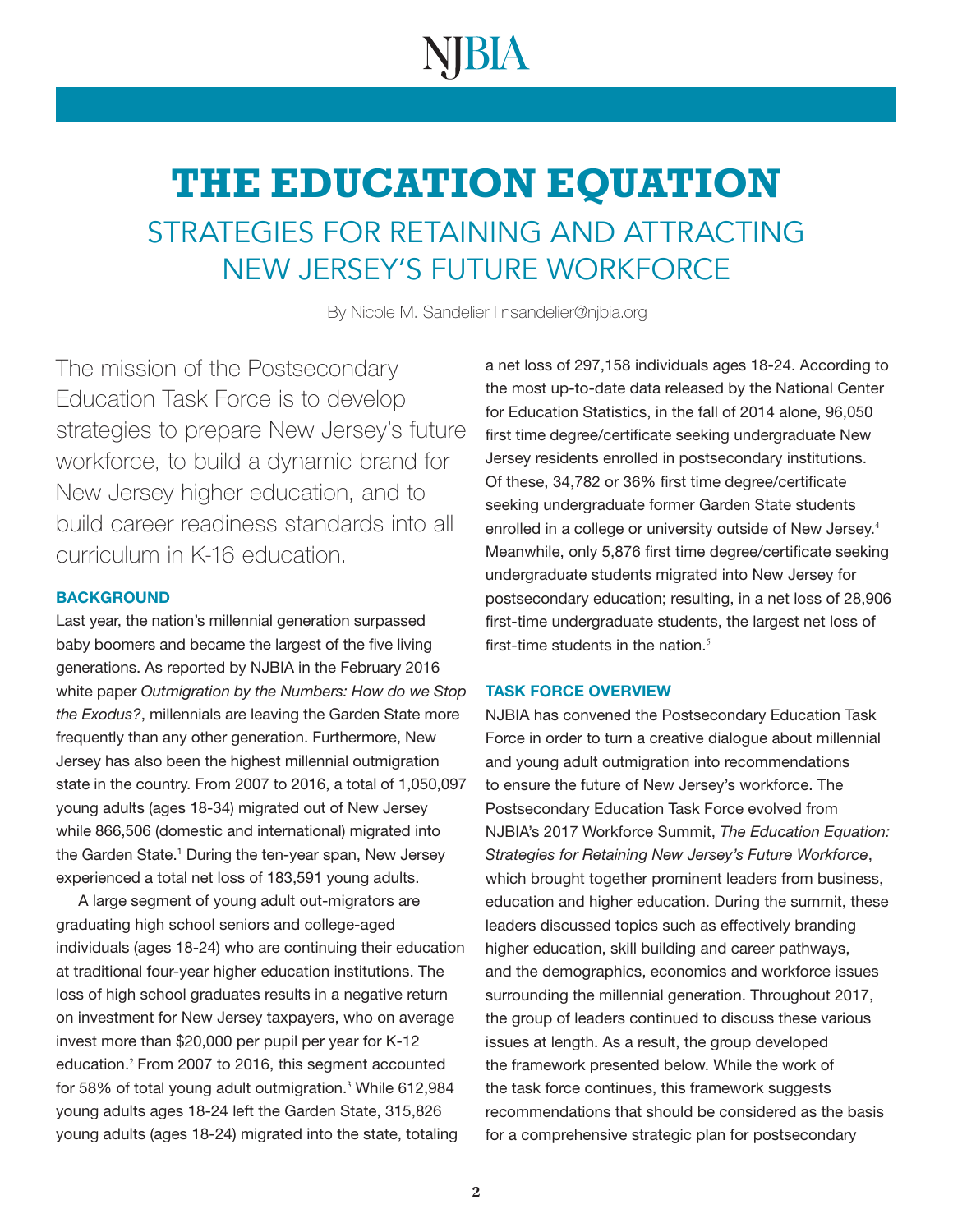ŊВIA

education as the new Murphy-Oliver administration sets goals and policy directions for the future of New Jersey's workforce. In order to retain and attract young adults to New Jersey, the state must develop policies that provide incentives for young individuals to receive an affordable, competitive postsecondary education in New Jersey that prepares them for successful careers in the Garden State.

The mission of the Postsecondary Education Task Force is to develop strategies to prepare New Jersey's future workforce, to build a dynamic brand for New Jersey higher education, and to build career readiness standards into all curriculum in K-16 education. In order to achieve the mission of the task force, NJBIA has compiled a group of prominent leaders from the business community, the education and higher education communities, nonprofits, young adults, and state government. Below is a chart depicting the diversity within the task force.

#### TASK FORCE FRAMEWORK

#### **ATTRACTABILITY**

In the fall of 2014, 43% of first-year undergraduates who graduated from high school in New Jersey within the previous year attended a degree-granting postsecondary institution somewhere other than New Jersey.6 Furthermore, during the same time frame, 56% of first-year undergraduates going on to a four-year degree-granting postsecondary institution did so outside of New Jersey.7

Not only does New Jersey have an outmigration issue, but the state also struggles to attract out-of-state students to the Garden State as well. As previously mentioned, having only attracted 5,876 out-of-state first time degree/ certificate seeking undergraduate students to New Jersey postsecondary institutions in the fall of 2014, New Jersey has the largest net loss of college age young adult students in the nation.

There are many innovative programs across New Jersey's postsecondary institutions that are delivering educational programs in unique and new ways. Unprecedented partnerships are taking place among educators, employers, government, and nonprofits in order to build workforce skills and create career pathways, whether it is on campus, at a business location, or in the local community. Despite an ideally centralized location, nationally recognized high school academics, quality higher education institutions, and a highly educated, highly skilled workforce, New Jersey struggles to retain and attract young millennials to the state. This could partially be due to the lack of branding for New Jersey's postsecondary education system as a whole. In order to build a brand for New Jersey's higher education institutions the state must:

- › Recommendation 1: Promote the benefits of staying or coming to New Jersey for postsecondary education.
- › Recommendation 2: Improve collaboration between government agencies, workforce employers,

#### POSTSECONDARY EDUCATION TASK FORCE MEMBERS

#### K-16 EDUCATION

K-12 Leaders Career and Technical Education Leaders Community College Leaders College and University Leaders

#### THE PRIVATE SECTOR

**Businesses Nonprofits** 

#### THE STATE OF NEW JERSEY

Department of Education Secretary of Higher Education Department of Labor and Workforce Development

#### YOUNG ADULTS (AGES 18-34)

College and University Students Young Professionals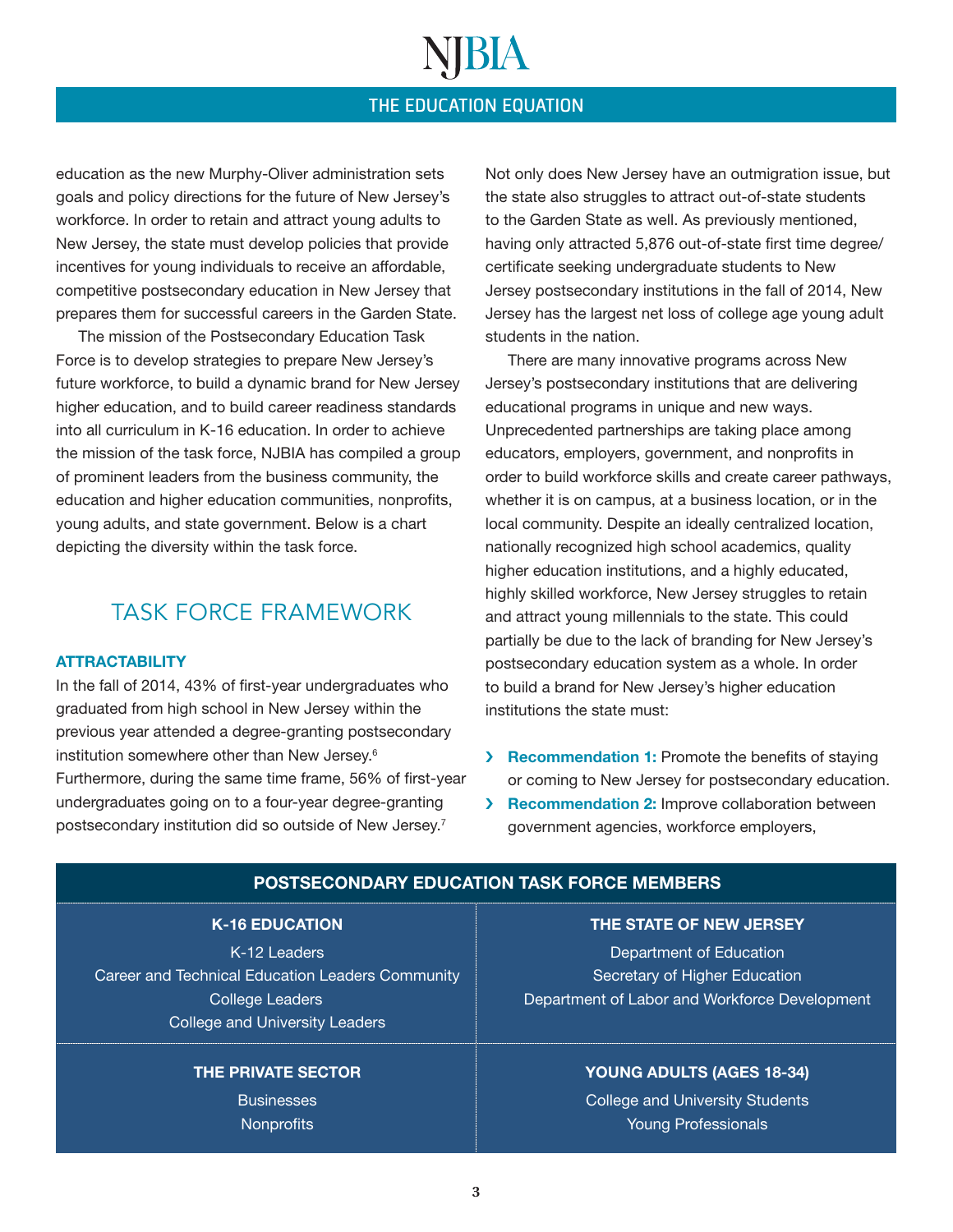NIBIA

educational institutions, nonprofits, and industries to prepare students for successful careers.

> Recommendation 3: Publicize career pathways and opportunities that the state has to offer, which lead to well-paying jobs in the Garden State.

#### **AFFORDABILITY**

Millennials and young adults are facing unprecedented college debt as tuition rates continue to rise while state funding for public colleges and universities has decreased significantly over the past 25 years. Between 1991 and 2016, state appropriations per full-time student at New Jersey's public colleges and universities decreased 40% while the institutions' full-time enrollment increased by 63%.8 In addition, between 1991 and 2016, the cost of tuition per full-time student increased by 142%.9 As a result, in academic year 2016-2017, New Jersey had the fourth highest tuition and fees costs for public four-year institutions in the nation.10 According to the Institute for College Access & Success, due to the high cost of tuition and fees, 61% of New Jersey's college/university Class of 2016 graduates who attended a four-year public or private institution acquired on average \$29,878 in debt.

To counter these high costs, New Jersey has some of the most robust and generous need-based programs in the country, making New Jersey a "high tuition-high aid" state. In 2015-2016, New Jersey provided \$1,370 in state aid per full-time student, the fifth-highest amount in the country.<sup>11</sup> In addition, in 2015-2016, expenditures on state grants represented 20% of New Jersey's total support for higher education, the tenth-highest in the nation.12

Recognizing the high cost of postsecondary institutions for both in-state and out-of-state students, it is no secret that New Jersey is plagued by a severe affordability issue. As the cost of living continues to increase, the cost of tuition and fees at the state's postsecondary institutions continues to increase as well. Furthermore, students are often faced with having to take mandatory remedial courses that do not count for credits toward their degree; ultimately, increasing the cost of postsecondary education even further. According to the New Jersey Department of Education's College and Career Readiness Task Force, a

large number of first-time full-time freshmen enrolled in the state's public colleges and universities were required to take at least one remedial course. The percentage of required remedial courses ranged from 3.5% to 67.3% of students at public four-year institutions. According to the report, the mean for all state college and universityrequired remedial education totaled 32.2% of first-time full-time freshmen. In addition, the reported percentage of students that required at least one remedial course at the state's county colleges ranged from 61% to 91%. Ensuring that high school graduation standards meet the criteria to deliver a postsecondary ready student is paramount to this discussion. In order to ensure that New Jersey's postsecondary institutions are affordable, the state must:

- › Recommendation 4: Continue to advocate for the responsible and consistent investment by government into postsecondary education.
- **> Recommendation 5:** Develop cost-saving models for students to achieve stackable credentials and/or degrees.
- › Recommendation 6: Address and reduce the need for remedial education.
- › Recommendation 7: Review the process for the transferability of credits among postsecondary institutions.

#### SKILL BUILDING

Regardless of the pathway students take in their postsecondary education career, today's employers consistently suggest that the incoming workforce lacks technical as well as employability skills; such as, problem solving, teamwork, and self-direction. Strategies and programs to deliver these skills do exist but need awareness and enhancement throughout New Jersey's postsecondary institutions.

One way for students to attain and enhance their skills is through vocational-technical and community college education. Despite a societal stigma, demand for highquality vocational- technical programs currently exceeds capacity. According to the New Jersey Council of County Vocational-Technical Schools, in 2017, there were on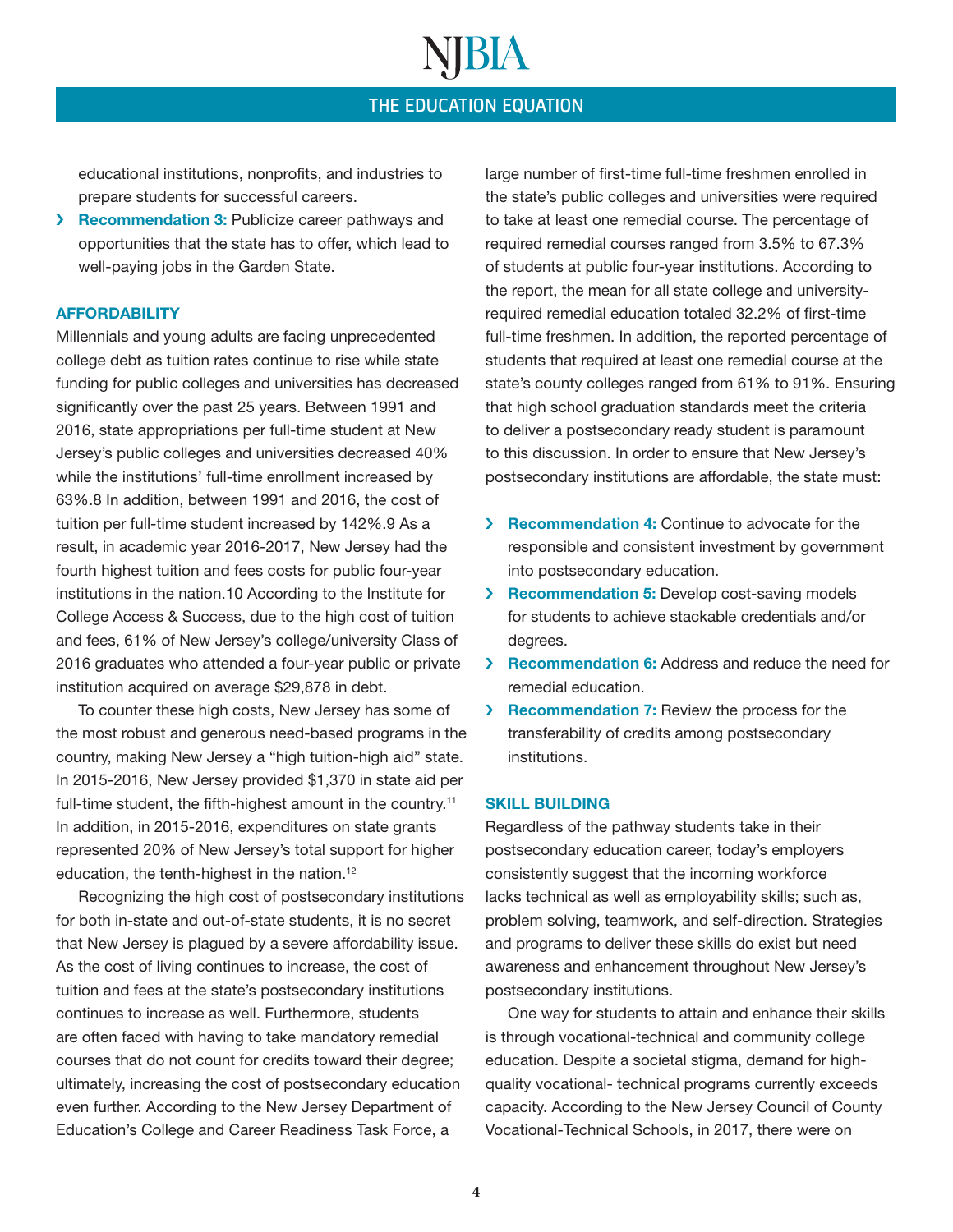NJBIA

average 2.3 applicants per each available seat at the county vocational-technical high schools, leaving 16,960 of the 29,934 applicants unable to be accommodated. Though demand varies by county and by program, promoting career-focused education and expanding access to these programs through vocational-technical schools, community colleges, and traditional high schools should be a priority of the state. By way of example, on August 15, 2017 Senate President Steve Sweeney announced his intention to sponsor a major bond ballot question to support the expansion of career and technical education at county vocational-technical schools and community colleges during a joint press conference with Senator Bob Gordon.

Another skill building opportunity occurs through civic engagement. Postsecondary studentswho expand their education experience beyond the classroom and into their local communities develop the sought-after workplace skills. Today, civic engagement opportunities are taking place statewide on New Jersey's postsecondary campuses. By connecting these civically engaged students with employers in their local communities, an opportunity exists to retain these students and employ them in careers in the Garden State.

Further, degree inflation has become a major problem in the United States, undermining competitiveness and hurting the middle class in the process.<sup>13</sup> According to an employer perceptions study released by the Harvard Business School, a college degree does not guarantee higher productivity in middle skills jobs. With the labor market continuing to tighten and the skills gap growing, the principles of talent management should be applied to a broader range of jobs which should include middle-skilled jobs, not just top-level executives. This allows a company to groom talent internally. Take the case of Walmart, where 75% of all store managers joined the company as entrylevel employees. Walmart has trained more than 225,000 associates through Walmart Academies, an internal training program, to ensure their employees are receiving the skill training they need to advance in the company.<sup>14</sup> Due to financial constraints and the lack of opportunity, large segments of society possess great skill, but are often

overlooked for a job due to their lack of a college degree.

According to a recent study by the Georgetown University Center on Education and the Workforce, about half (47%) of non-BA New Jersey workers are considered to have a good job (those paying on average \$55,000 per year), the second-highest percentage in the country. While attending college may be the right decision for some students, for others, attending college simply does not benefit their skill sets. In order to understand the various training and postsecondary options available to them, students need increased exposure to career pathways at a younger age. To help students attain technical and employability skills, whether they obtain a college degree or not, the state must:

- **> Recommendation 8:** Enhance capacity for Career and Technical Education (CTE) programs, as standalone programs and within traditional K-12 districts, as well as promote the value CTE has for employers and students.
- › Recommendation 9: Create employer driven training programs and curricula to help prepare students for the jobs of the future.
- › Recommendation 10: Promote and expand apprenticeship and internship programs to expose more young people to work-based learning.

#### CAREER EXPLORATION AND EDUCATION

As previously mentioned above, it is imperative that students are given increased exposure to career pathways and opportunities. By promoting career guidance at a younger age and by explaining the various skill sets learned during K-12 classes, students will be able to explore their interests and assess their strengths before selecting the appropriate postsecondary institution. Introducing career pathways at a younger age will also allow students to become more familiar with middleskilled jobs that do not require a four-year degree. A public awareness campaign on the value of a vocational-technical education would go a long way to dispel the myths and promote the advantages of a vocational-technical education early on, while appreciation for the program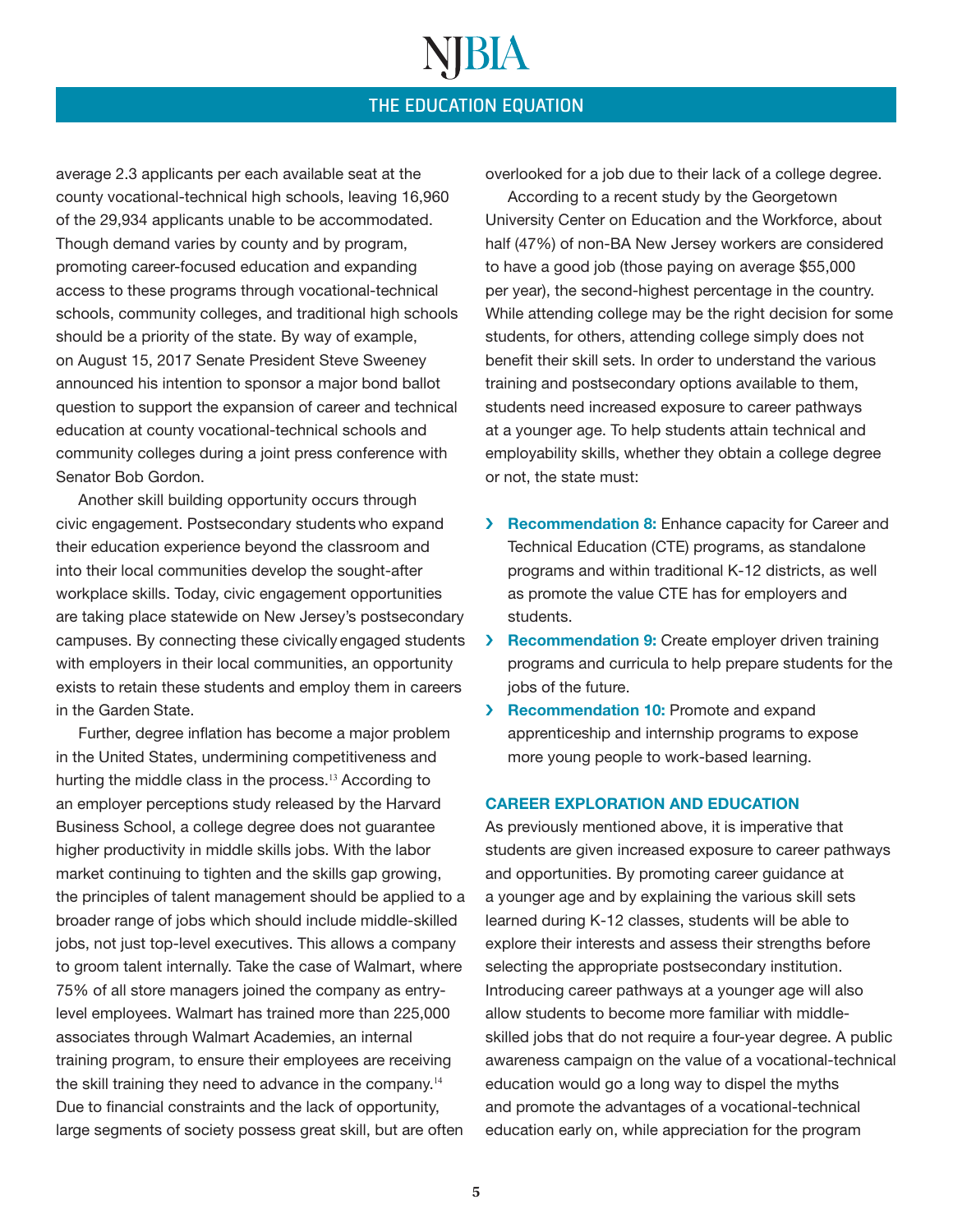NBIA

opportunities afforded through community college would also be further enhanced.

Since 2008, New Jersey's overall educational attainment has increased by 5.6%.15 While 50.2% of adults ages 25-64 have earned a certificate, an associate degree, or higher, 14.2% have some college education but no credential, and 35.5% have a high school education or less.16 By increasing awareness of career pathways that do not require a college degree, students will realize the countless opportunities available to them in the Garden State. By promoting career pathways and continued postsecondary education, the number of New Jerseyans with a high school degree or less will continue to decrease, while the overall educational attainment of New Jersey adults will continue to increase. In order to promote career exploration and postsecondary education options New Jersey's must:

- › Recommendation 11: Train guidance counselors, teachers, and parents on career awareness and proper career guidance; including, career navigation assistance and career coaching.
- › Recommendation 12: Provide in-school employment services; including assistance with resume writing, mock interviews, job fairs, and assistance finding employment.
- › Recommendation 13: Engage New Jersey employers in the creation of career-focused curricula that includes work-based experiences and the development of appropriate industry-valued credentials and degrees.

#### **CONCLUSION**

Overall, the consensus was clear among task force members; New Jersey must improve its postsecondary education branding, promotion, and delivery. By branding

the state's postsecondary education system in its entirety, the state can strengthen its ability to attract and retain students. Career guidance and career pathways need increased public promotion and must be introduced at a younger age, in order for students to explore their potential career options.

New Jersey needs to enhance collaboration and partnership efforts between and among government agencies, employers, industry leaders, nonprofits, and educational institutions (high schools and higher education) to ensure the state is preparing its students for successful careers. New Jersey also needs to enhance and promote existing, as well as create new, internship programs, job training opportunities, and apprenticeship programs. Furthermore, the state must lead a societal shift in better promoting community colleges and vocationaltechnical schools as viable pathways to well-paying jobs in New Jersey that do not require a bachelor's degree.

Millennials are the future of New Jersey's workforce and they will ultimately be the drivers of the state economy. In order to ensure a successful future for the Garden State, New Jersey must first attract and retain millennials.

Moving forward, the task force will continue its efforts and provide updated research, information, and recommendations as appropriate. NJBIA and the Postsecondary Education Task Force look forward to engaging with the State's policyholders on these important issues and to working collaboratively toward solid and sustainable solutions.

Other statewide initiatives include: Career Pathways Task Force with SETC, Choose NJ Education & Workforce Committee, Opportunity New Jersey, Future Ready Schools which includes NJDOE, NJIT, NJ School Boards, and NJBIA,65 by 25: Many Paths One Future, and Guided Pathways.

FOOTNOTES: 1. U.S. Census Bureau, 2007-2016 American Community Survey 1-Year Estimates; 2. New Jersey Department of Education, 2017; 3. NJBIA Analysis of 2007-2016 American Community Survey 1-Year Estimates; 4. National Center for Education Statistics, 2016; 5. Ibid.; 6. NJBIA Analysis of National Center for Educational Statistics, 2016; 7. Ibid.; 8. NJBIA Analysis of State Higher Ed. Executive Officers Association, 2017; 9. Ibid.; 10. College Board, 2017; 11. Ibid.; 12. Ibid.; 13. Harvard Business School, 2017; 14. Ibid.; 15. Lumina Foundation, 2017; 16 Ibid.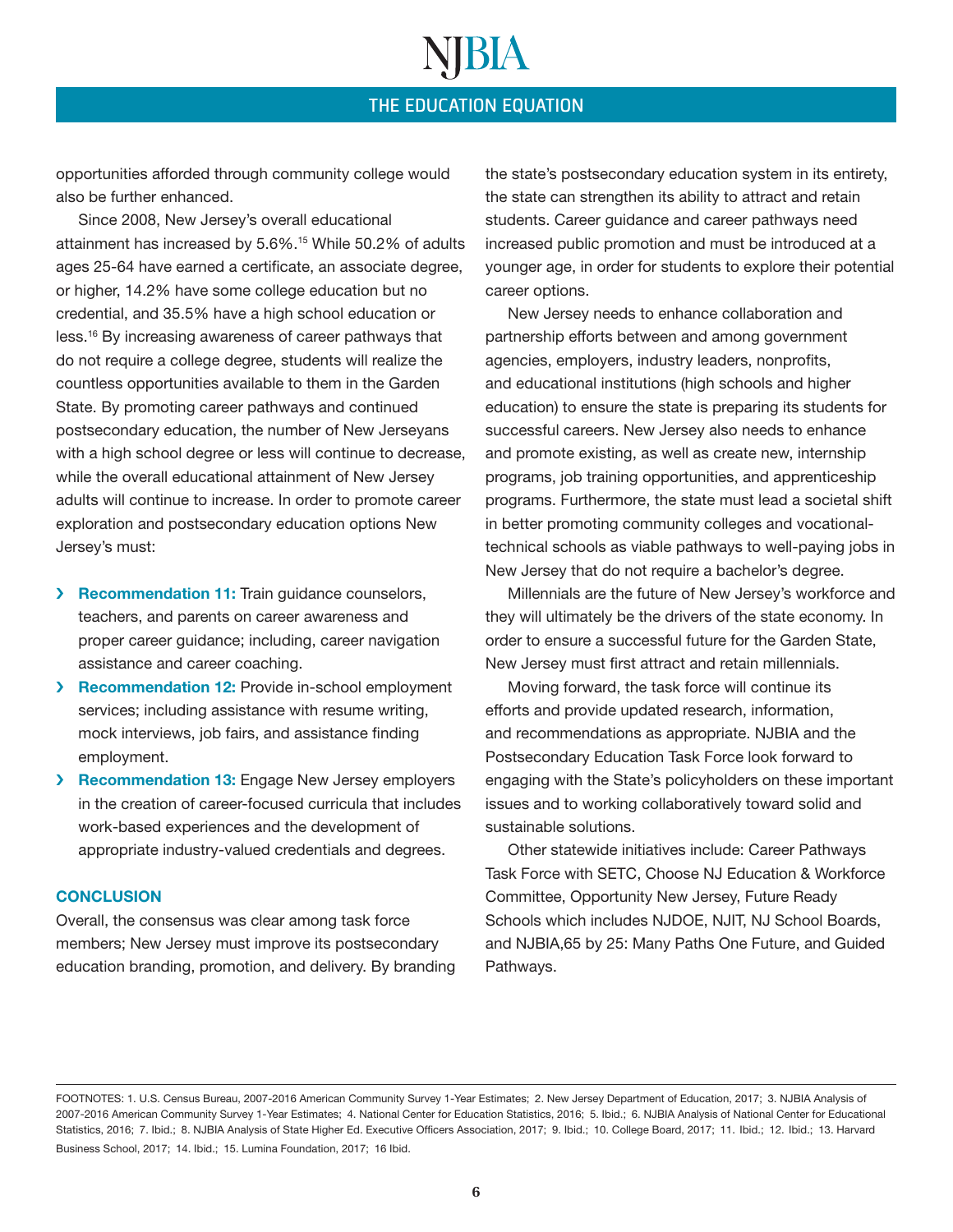### VBIA

### *Migration Patterns of Young Adults, Ages 18-34*

2007-2017



-205,824 NET LOSS

An NJBIA analysis of American Community Survey estimates finds that New Jersey continues to experience a net loss of young adults, ages 18-34. A

year-over-year analysis from 2007 to 2017 finds that New Jersey continues to experience higher outflow than inflow trends, despite also accounting for international inflow to the state. From 2007-2016, New Jersey experienced a net loss of 183,591 young adults, ages 18-34. However, when also accounting for 2017 data, New Jersey's total net loss increased to 205,824 young

#### outflow rates in the older subset of 25-to-34 year-olds reduces the overall net loss of young adults in New Jersey. A further analysis finds that college-age young

adults, ages 18-24, accounted for nearly 60 percent of young adult outflow from New Jersey, from 2007-2017.

adults since 2007. Higher inflow and lower

Notably, college-age young adults, age 18-24, accounted for only 36 percent of young adult inflow (domestic and international) to New Jersey, during the same time span.

#### NET LOSS OF FIRST-TIME COLLEGE STUDENTS

According to the National Center for Education Statistics, New Jersey continues to have the largest net loss of first-time degree/certificate seeking undergraduates (who graduated high school in the last 12 months). 43% of New Jersey's first-time postsecondary students (who graduated high school in the last 12 months) receive their education in a different state.



#### *Migration Trends of First-Time College Students, Fall 2016*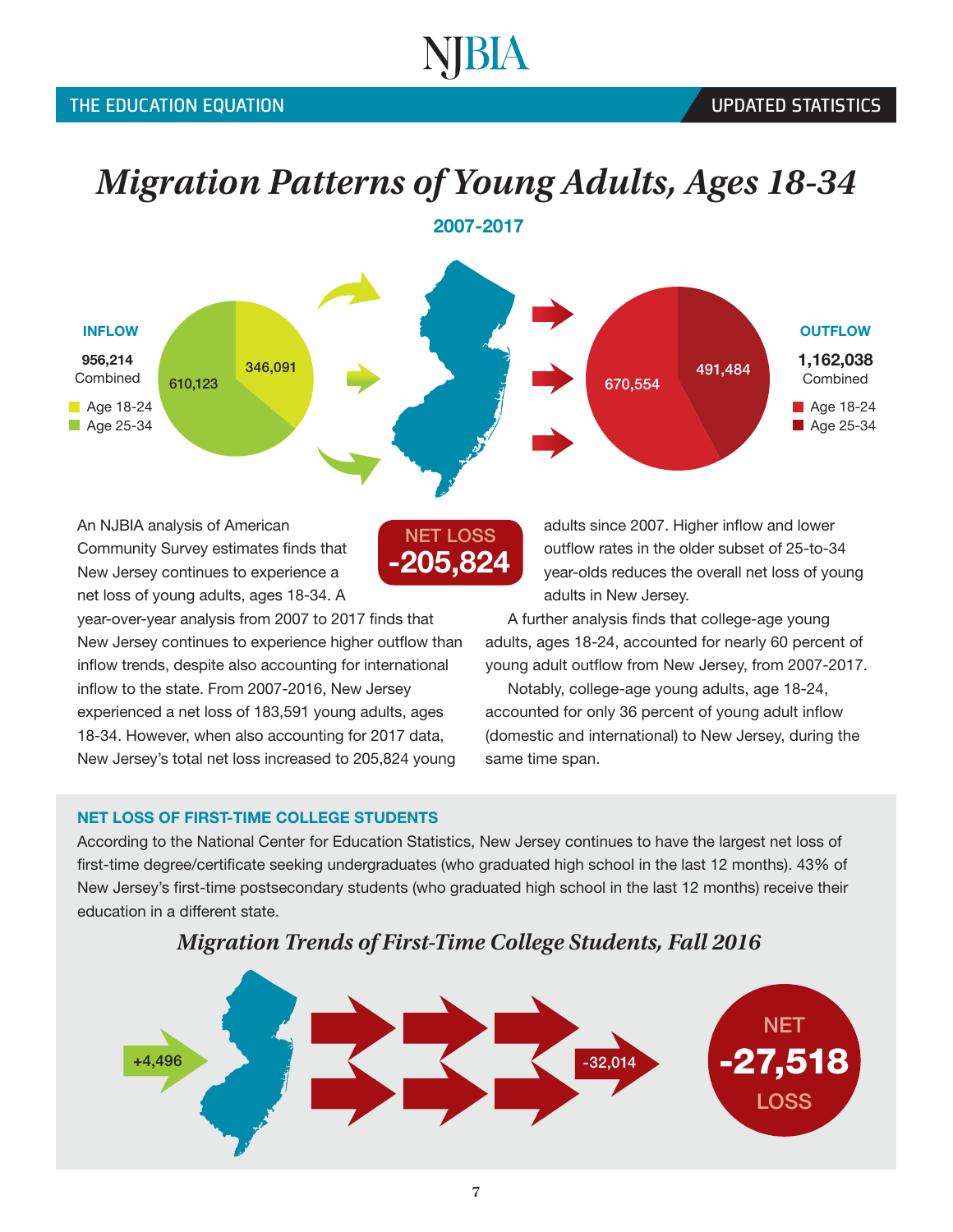#### **UPDATED STATISTICS**

#### COST OF HIGHER EDUCATION IN NEW JERSEY

According to the College Board and The Institute for College Access & Success, New Jersey continues to have some of the most expensive higher education institutions in the country. In the 2018-2019 academic year, New Jersey has the 4th highest tuition and fees in the nation at public four-year institutions. In total, 61% of New Jersey college graduates in the Class of 2017 had some form of school debt. As such, New Jersey is considered to be a "high student debt state," with the Class of 2017 graduating with an average \$32,247 of student debt.





Percentage of New Jersey graduates in debt in 2017



Average debt of a New Jersey graduate in 2017

#### COST OF K-12 EDUCATION

In addition, the average spending per pupil for K-12 education continues to increase in New Jersey. According to the NJ Department of Education, it cost an average \$21,000 per pupil per year in 2016-2017.

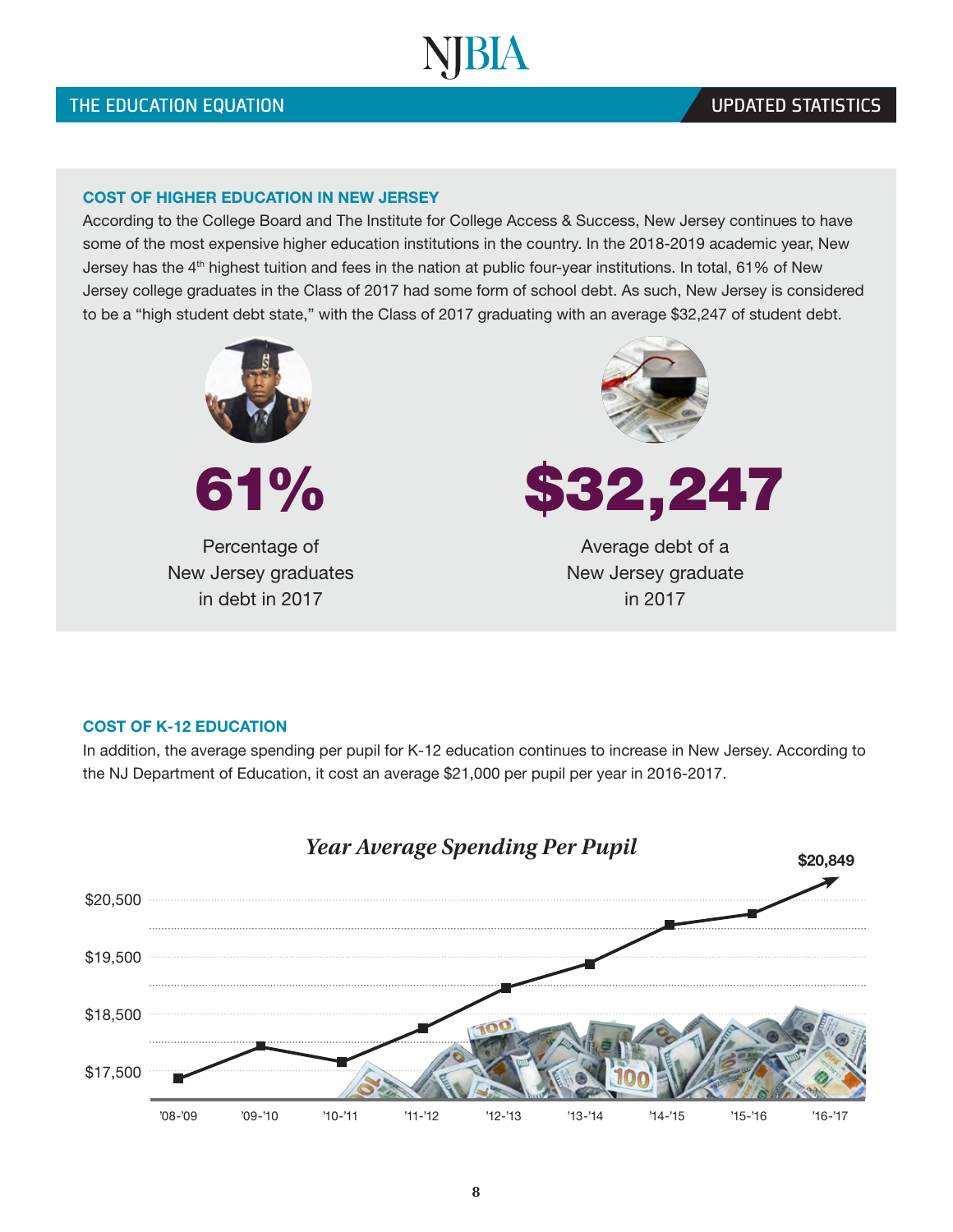#### *References*

- 1. Carnevale, A., Strohl, J., Ridley, N. (2017). *GOOD JOBS THAT PAY WITHOUT A BA: A State-By-State Analysis*. Georgetown University Center on Education and the Workforce. Retrieved from [https://goodjobsdata.org/wp-](https://goodjobsdata.org/wp-content/uploads/Good-Jobs-States.pdf) [content/uploads/Good-](https://goodjobsdata.org/wp-content/uploads/Good-Jobs-States.pdf)[Jobs-States.pdf](https://goodjobsdata.org/wp-content/uploads/Good-Jobs-States.pdf)
- 2. College Board. (2017, Oct). *Trends in Higher Education Series: Trends in College Pricing 2017*. Retrieved from [https://trends.](https://trends.collegeboard.org/sites/default/files/2017-trends-in-college-pricing_1.pdf) [collegeboard.org/sites/default/files/2017-trends-in-college](https://trends.collegeboard.org/sites/default/files/2017-trends-in-college-pricing_1.pdf)[pricing\\_1.pdf](https://trends.collegeboard.org/sites/default/files/2017-trends-in-college-pricing_1.pdf)
- 3. College Board. (2017, Oct). *Trends in Higher Education Series: Trends in Student Aid 2017*. Retrieved from [https://trends.](https://trends.collegeboard.org/sites/default/files/2017-trends-student-aid_0.pdf) [collegeboard.org/sites/default/files/2017-trends-student-aid\\_0.](https://trends.collegeboard.org/sites/default/files/2017-trends-student-aid_0.pdf) [pdf](https://trends.collegeboard.org/sites/default/files/2017-trends-student-aid_0.pdf)
- 4. College Board. (nd). *Trends in Higher Education: 2018-2019 Tuition and Fees at Public Four-Year Institutions by State and Five-Year Percentage Change in In-State Tuition and Fees.*  Retrieved from https://trends.collegeboard.org/college-pricing/ figures-tables/2018-19-state-tuition-and-fees-public-four-yearinstitutions-state-and-five-year-percentage
- 5. Fuller, J., Raman, M., et al. (2017, Oct). *Dismissed By Degrees.*  Published by Accenture, Grads of Life, Harvard Business School. Retrieved from [http://www.hbs.edu/managing-the](http://www.hbs.edu/managing-the-future-of-work/Documents/dismissed-by-degrees.pdf)[future-of-work/Documents/dismissed-by-degrees.pdf](http://www.hbs.edu/managing-the-future-of-work/Documents/dismissed-by-degrees.pdf)
- 6. Heyboer, K. (2017, Aug 16). *Lawmakers call for major expansion of N.J.'s vo-tech schools.* NJ.com. Retrieved from [http://](http://www.nj.com/education/2017/08/lawmakers_call_for_major_expansion_of_njs_vo-tech.html) [www.nj.com/education/2017/08/lawmakers\\_call\\_for\\_major\\_](http://www.nj.com/education/2017/08/lawmakers_call_for_major_expansion_of_njs_vo-tech.html) [expansion\\_of\\_njs\\_vo-tech.html](http://www.nj.com/education/2017/08/lawmakers_call_for_major_expansion_of_njs_vo-tech.html)
- 7. Institute for College Access & Success. (2017). *Project on Student Debt: State by State Data.* Retrieved from [https://ticas.](https://ticas.org/posd/home) [org/posd/home](https://ticas.org/posd/home)
- 8. Lumina Foundation. (2017). *A STRONGER NATION: New Jersey's Report 2017.* Retrieved from [http://strongernation.](http://strongernation.luminafoundation.org/) [luminafoundation.org](http://strongernation.luminafoundation.org/)
- 9. National Center for Education Statistics. (2018). *Table 309.20. Residence and migration of all first-time degree/certificateseeking undergraduates in degree-granting postsecondary institutions who graduated from high school in the previous 12 months, by state or jurisdiction: Fall 2016.* U.S Department of Education. Retrieved from https://nces.ed.gov/programs/digest/ d16/tables/dt16\_309.20.asp?current=yes
- 10. National Center for Education Statistics. (2016). *Table 309.10. Residence and migration of all first-time degree/certificateseeking undergraduates in degree-granting postsecondary institutions, by state or jurisdiction: Fall 2014.* U.S Department of Education. Retrieved from [https://nces.ed.gov/programs/digest/](https://nces.ed.gov/programs/digest/d16/tables/dt16_309.10.asp?current=yes) [d16/tables/dt16\\_309.10.asp?current=yes](https://nces.ed.gov/programs/digest/d16/tables/dt16_309.10.asp?current=yes)
- 11. National Center for Education Statistics. (2016). *Table 309.20. Residence and migration of all first-time degree/certificate seeking undergraduates in degree-granting postsecondary institutions who graduated high school in the previous 12 months, by state or jurisdiction: Fall 2014.* U.S Department of Education. Retrieved from [https://nces.ed.gov/programs/digest/](https://nces.ed.gov/programs/digest/d16/tables/dt16_309.20.asp?current=yes) [d16/tables/dt16\\_309.20.asp?current=yes](https://nces.ed.gov/programs/digest/d16/tables/dt16_309.20.asp?current=yes)
- 12. National Center for Education Statistics. (2016). *Table 309.30. Residence and migration of all first-time degree/ certificate-seeking undergraduates in 4-year degree-granting postsecondary institutions who graduated from high school in the previous 12 months, by state or jurisdiction: Fall 2014.* U.S Department of Education. Retrieved from [https://nces.ed.gov/](https://nces.ed.gov/programs/digest/d16/tables/dt16_309.30.asp?current=yes) [programs/digest/d16/tables/dt16\\_309.30.asp?current=yes](https://nces.ed.gov/programs/digest/d16/tables/dt16_309.30.asp?current=yes)
- 13. New Jersey Business & Industry Association. (2016, Feb 11). *Outmigration by the Numbers: How do we Stop the Exodus?* Retrieved from [https://www.njbia.org/wp-content/](https://www.njbia.org/wp-content/uploads/2016/05/njbiaoutmigrationreport.pdf) [uploads/2016/05/njbiaoutmigrationreport.pdf](https://www.njbia.org/wp-content/uploads/2016/05/njbiaoutmigrationreport.pdf)
- 14. New Jersey Council of County Vocational-Technical Schools. (2017, Dec). *Fast Facts about New Jersey County Vocational-Technical Schools.* Trenton, NJ.
- 15. New Jersey Department of Education. (2017). *Taxpayers' Guide to Education Spending 2017.* Trenton, NJ. Retrieved from [http://www.state.nj.us/cgi-bin/education/csg/17/csggrsum.](http://www.state.nj.us/cgi-bin/education/csg/17/csggrsum.pl?string=L.%20ALL&maxhits=10000) [pl?string=L.%20ALL&maxhits=10000](http://www.state.nj.us/cgi-bin/education/csg/17/csggrsum.pl?string=L.%20ALL&maxhits=10000)
- 16. New Jersey Department of Education: College and Career Readiness Task Force. (2012). *FINAL REPORT of the NEW JERSEY DEPARTMENT OF EDUCATION COLLEGE AND CAREER READINESS TASK FORCE.* Retrieved from [http://](http://www.state.nj.us/education/genfo/readiness.pdf) [www.state.nj.us/education/genfo/readiness.pdf](http://www.state.nj.us/education/genfo/readiness.pdf)
- 17. State Higher Education Executive Officers Association. (2017). *SHEEO State Higher Education Finance (SHEF) Date: FY 1991- FY 2016.* Retrieved from [http://www.sheeo.org/sites/default/](http://www.sheeo.org/sites/default/files/SHEF_State_by_State_Wave_Charts_FY16_0.xlsx) [files/SHEF\\_State\\_by\\_State\\_Wave\\_Charts\\_FY16\\_0.xlsx](http://www.sheeo.org/sites/default/files/SHEF_State_by_State_Wave_Charts_FY16_0.xlsx)
- 18. State of New Jersey Department of Education. (nd). *School Finance: Taxpayer's Guide to Education Spending 2018.*  Retrieved from https://www.state.nj.us/cgi-bin/education/ csg/18/csggrsum.pl?string=L.%20ALL&maxhits=10000
- 19. The Institute for College Access & Success. (2018). *13th Annual Report: Student Debt and the Class of 2017.* Retrieved from https://ticas.org/sites/default/files/pub\_files/classof2017.pdf
- 20. U.S. Census Bureau, 2007-2017 American Community Survey 1-year Estimates
- 21. U.S. Census Bureau, 2007-2016 American Community Survey 1-Year Estimates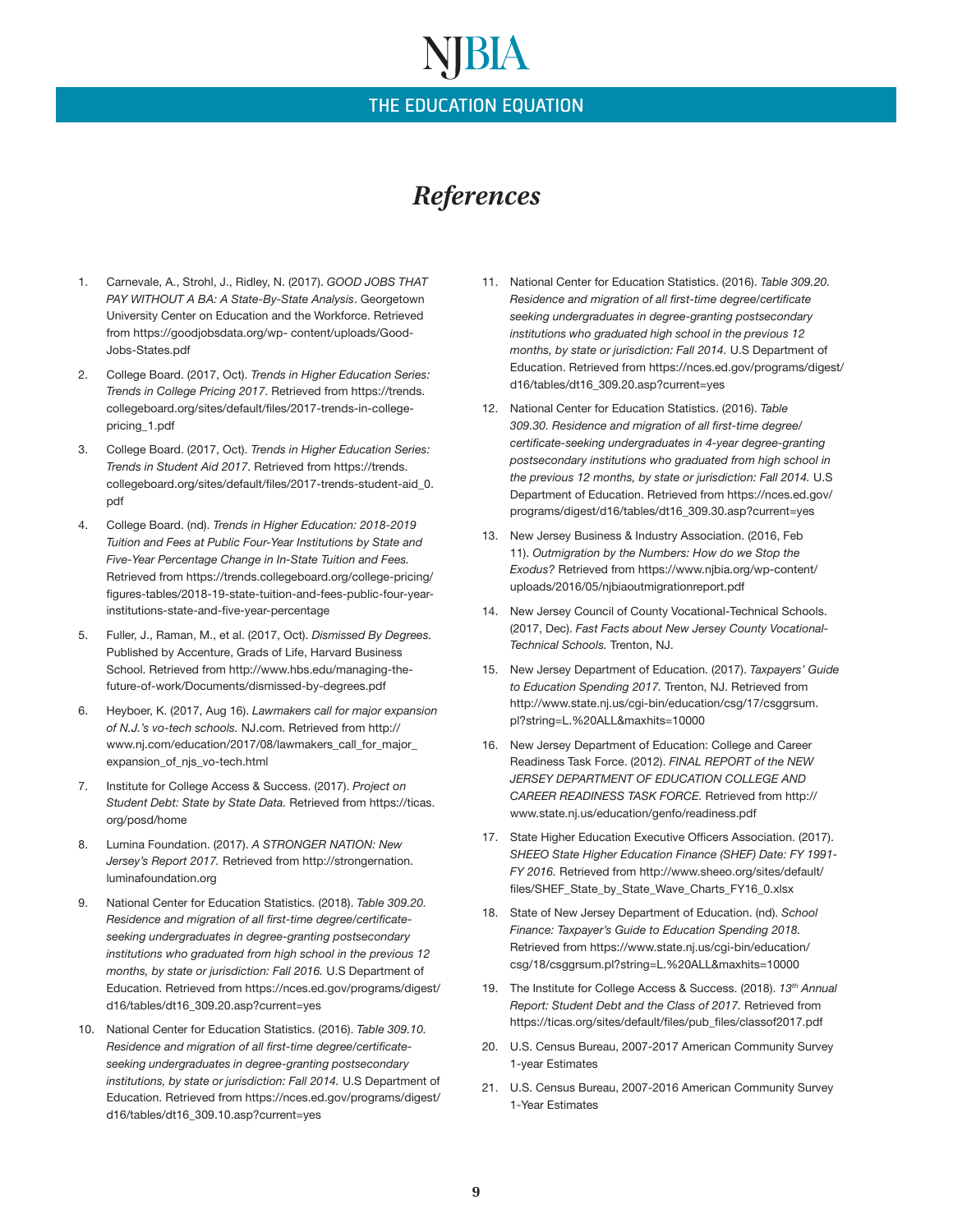#### NJBIA'S POSTSECONDARY EDUCATION TASK FORCE REPORT PARTICIPANTS

*The following persons/organizations participate on the task force. Participation does not suggest support of all statements and recommendations of the report. Participation by the person listed does not necessarily mean support of the organization that is represented.*

**Rose Acerra** *NJ PTA*

**Megan Allain** *United Way of Greater Mercer County*

**Susan Barbieri** *Total Suspension, LLC*

**Dr. Kenneth Blank** *Rowan University*

**Dr. Joel Bloom** *New Jersey Institute of Technology* 

> **Rebecca Bond** *Choose NJ*

**Dr. John Borgese** *Seton Hall University*

**Lucia Brooks** *New Jersey School Boards Association*

**Chrissy Buteas** *New Jersey Business & Industry Association* 

> **Bernie Corrigan** *IBEW Local 102*

**Donna Custard** *NJ State Chamber of Commerce*

**Pat DeDeo** *William Patterson University*

> **Barbara Dunn** *Paterson Habitat for Humanity*

**Megan Dzwonkowski** *New Jersey Education Foundation Partnership*

**Dr. Yves Salomon-Fernandez** *Cumberland County Community College*

> **Morganne Firmstone** *JerseyCAN*

**Miriam Frolow** *University of Phoenix, Jersey City Campus*

**Paul Gilmore** *Rutgers Honors College-New Brunswick*

**Betsy Ginsburg** *Garden State Coalition of Schools*

**Dr. Darryl Greer** *Stockton University*

**Joanne Hala** *United Way of Northern NJ*

**Anita Hanft** *BigBrothers/BigSisters Mercer*

> **Angela Harrington** *Berkeley College, Woodland Park*

**Dr. Sue Henderson** *New Jersey City University*

> **Jean Holtz** *New Brunswick Development Corp.*

> **Dr. Michael Klein** *Stockton University*

**Patty Maillet** *New Jersey School Boards Association* 

**Dr. Matt Matsuda** *Rutgers Honor College-New Brunswick*

> **Peter McDonough** *Rutgers University*

**John McGoldrick** *Governor's Higher Education Council*

**Catherine Milone** *Junior Achievement of New Jersey*

**Andrew Musick** *New Jersey Business & Industry Association*

**Denyce Mylson** *Young Audiences of NJ*

**Larry Nespoli** *NJ Council of Colleges*

**Dr. Saul Peterson** *NJ Campus Connect*

**Krishna Powell** *HR 4 Your Small Biz* **Jonathan Pushman** *New Jersey School Boards Association* 

**Dr. R. David Rousseau** *Independent College Fund of NJ*

**Andrea Rydel** *Rutgers Honor College-New Brunswick*

**Nicole Sandelier** *New Jersey Business & Industry Association*

**Judy Savage** *NJ Council of County Vocational Technical Schools*

**Melanie Schultz** *New Jersey Association of School Administrators*

**Dr. Don Sebastian** *NJ Innovation Institute* 

**Scott Shaw** *Lincoln Educational Services*

> **Michele Siekerka** *New Jersey Business & Industry Association*

**Tom Sims** *Food Bank of South Jersey*

**Robert Staudinger** *National Manufacturing Company, Inc*

> **Larry Taitel** *Convertech, Inc*

**John Thurber** *Thomas Edison State University*

**Michael Wallace** *New Jersey Business & Industry Association*

**Dr. Jianping Wang** *Mercer County Community College*

**Dr. Peter Woolley** *Fairleigh Dickinson University*